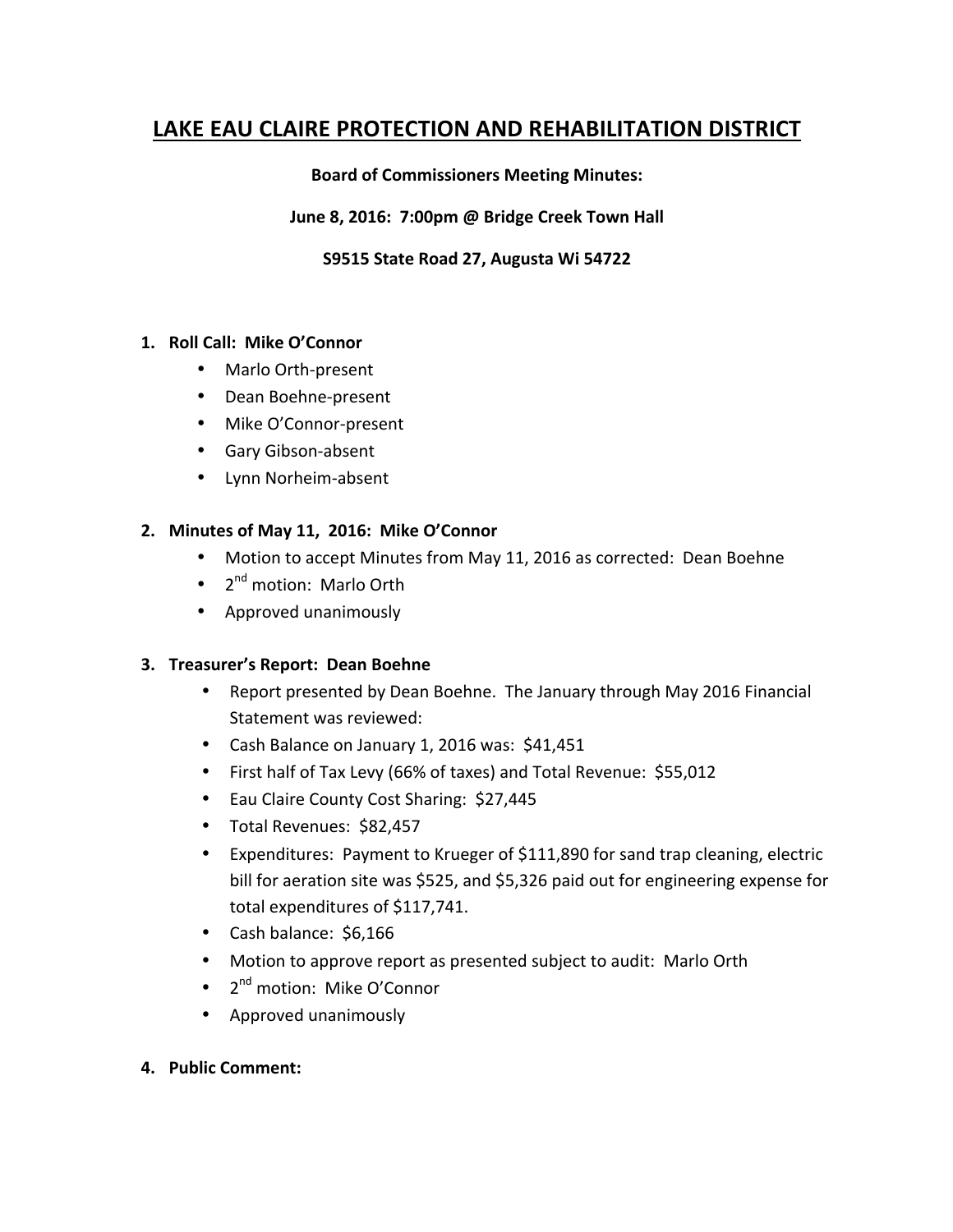- Visitors: Cathy Lea, Lauren Lea, Rod Zika, Fred Poss, Glenn Johnson, Judy Ries, and Steven Hoyme.
- Update on Warning Siren presented by Lauren Lea: Of the \$25,000 projected to be required for installation of warning siren, grant money available for this project will cover only 15% of the total cost.
- Marlo Orth and Lauren Lea will schedule a meeting with Greg Moore from Eau Claire County to discuss County's ability to assist with financial coverage of the siren.

## **5. Bills: Dean Boehne**

- Balance of bill from Krueger for sand trap cleaning: \$74,272
- Electric bill for aeration system: \$419.53
- Motion to pay bills as funds become available: Mike O'Connor
- $2^{nd}$ : Marlo Orth
- Approved unanimously
- **6. Warning Siren Project:** Reviewed during Public Comment discussion.

## **7. Eau Claire Energy-Solar Panel: Marlo Orth**

• Table to future Agenda Item

## **8. Prospect of new sediment trap near Trouble Water Bridge Trap: Marlo Orth**

- Josh Peterson from County and Brooke Ludwig from DNR recommended using private land for deposit sites because of the presence of Karner Blue butterfly that occupies County sites.
- No resolution at this time; will discuss as future agenda item.

# **9.** Army Corp of Engineers (ACOE) tour of reconnectivity project : Marlo Orth

• ACOE will visit Lake Eau Claire to tour the proposed reconnectivity project.

## **10. Rod Zika-Title: Marlo Orth**

- Board reviewed and determined the need to create a new position: Lake Management Plan Director.
- Motion to create Lake Management Plan Director and name Rod Zika to this position.
- $2^{nd}$ : Dean Boehne
- Approved unanimously